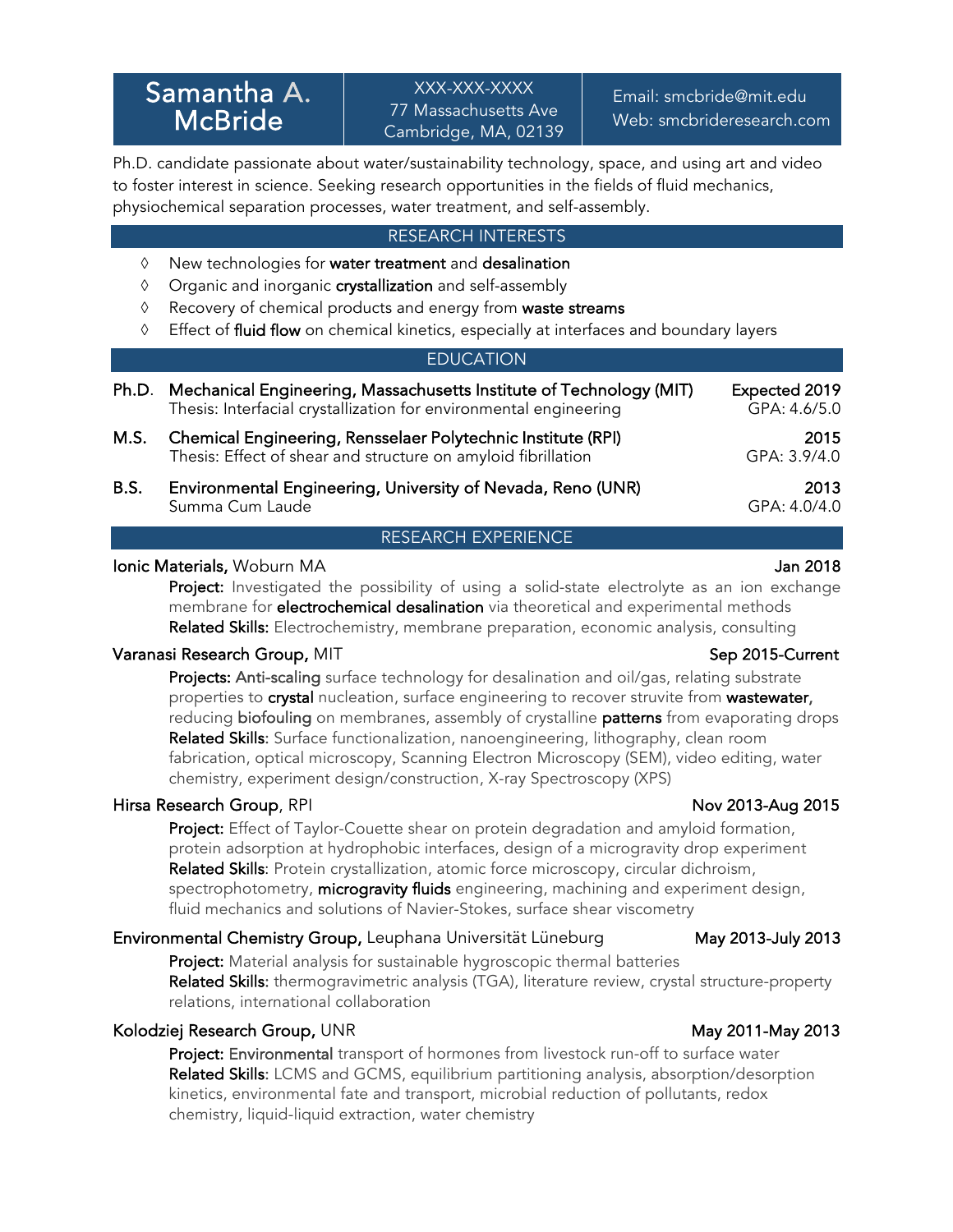| <b>AWARDED GRANTS</b>                                                             |      |
|-----------------------------------------------------------------------------------|------|
| Martin Sustainability Fellowship, Author, Advised by Kripa Varanasi               |      |
| Proposal: Interfacial Engineering for Struvite Recovery from Wastewater           |      |
| <b>Award Value: \$78,000</b>                                                      |      |
| NSF GRFP, Author, Advised by Amir Hirsa and Kripa Varanasi                        | 2015 |
| Proposal: Relating Crystallization Kinetics and Hydrophobic Interfaces            |      |
| Award Value: \$138,000 over 3 years                                               |      |
| NASA Flight Opportunities, Co-Author, PI: Amir Hirsa                              | 2015 |
| Proposal: Droplet Pinning in Microgravity                                         |      |
| Award Amount: \$79,000                                                            |      |
| NSF EPSCOR Summer Research Grant, Author, Advised by Edward Kolodziej             |      |
| Proposal: Determination of a Sorption Mechanism for 178 Trenbolone to Humic Acids |      |
| Award Amount: \$5,500                                                             |      |

# PUBLICATIONS

- à McBride, S.A., Dash, S., Khan, S., Varanasi, K.K. Crystallization of Spirals from Drops. Submitted to *Nature Communications*, summer 2018.
- à Zea, L., Nisar, Z., Rubin, P., Cortesao, M., Luo, J., McBride, S.A., Moeller, R., Klaus, D., Mueller, D., Varanasi, K.K., Muecklich, F., Stodieck, L. Design of a spaceflight biofilm experiment. *Acta Astronautica*, 2018.
- à McBride, S.A., Dash, S., Varanasi, K.K. Evaporative Crystallization in Drops on Superhydrophobic and Liquid Impregnated Surfaces. *Langmuir*, accepted April 2018. Selected for Cover Artwork (October 2018 issue).
- Balarj, V.S., Zeng, P.C.H., Sanford, S.P., McBride, S.A., Raghunadandan, A., Lopez, J.M., Hirsa, A.H. Surface Shear Viscosity as a Macroscopic Probe of Amyloid Fibril Formation at a Fluid Interface. *Soft Matter*, 2017.
- $\Diamond$  Gulati, S., Raghunandan, A., Rasheed, F., McBride, S.A. Hirsa, A.H. Ring-Sheared Drop (RSD): Microgravity Module for Containerless Flow Studies. *Microgravity Science and Technology*, 2016.
- à McBride, S.A., Sanford, S.P., Lopez, J.M, Hirsa, A. Shear-Induced Amyloid Fibrillization: the role of Inertia. *Soft Matter,* 2016.
- à McBride, S.A., Tilger, C., Sanford, S., Tessier, P., Hirsa, A. Comparison of Human and Bovine Insulin Fibrillization under Uniform Shear. *Journal of Physical Chemistry B*, 2015.
- à Cole, E.A., McBride, S.A., Marchand, E.A., Kolodziej, E.P. Rates and Product Identification for Trenbolone Acetate Metabolite Biotransformation under Aerobic Conditions. *Environmental Toxicology and Chemistry*, 2015.

## CONTRIBUTED PRESENTATIONS

- ♦ McBride, S.A., Dash, S., Khan, S., Varanasi, K.K. Spirals from Drops. 256<sup>th</sup> American Chemical Society National Meeting, Aug 2018.
- à McBride, S.A., Munoz-Abujder, R.R.R., Putman, E., Bhaskar, R., Lopez-Camara, C.F., Helmig, J. A Space Science Curriculum to Initiate Student Interest in STEM. International Space Station Research and Development Conference, July 2018.
- $\Diamond$  McBride, S.A., Dash, S., Khan, S., Varanasi, K.K. Crystalline desiccation patterns and film break up from evaporation drops on superhydrophobic oxide surfaces. American Physical Society Division of Fluid Mechanics 70<sup>th</sup> Annual Conference, Nov 2017.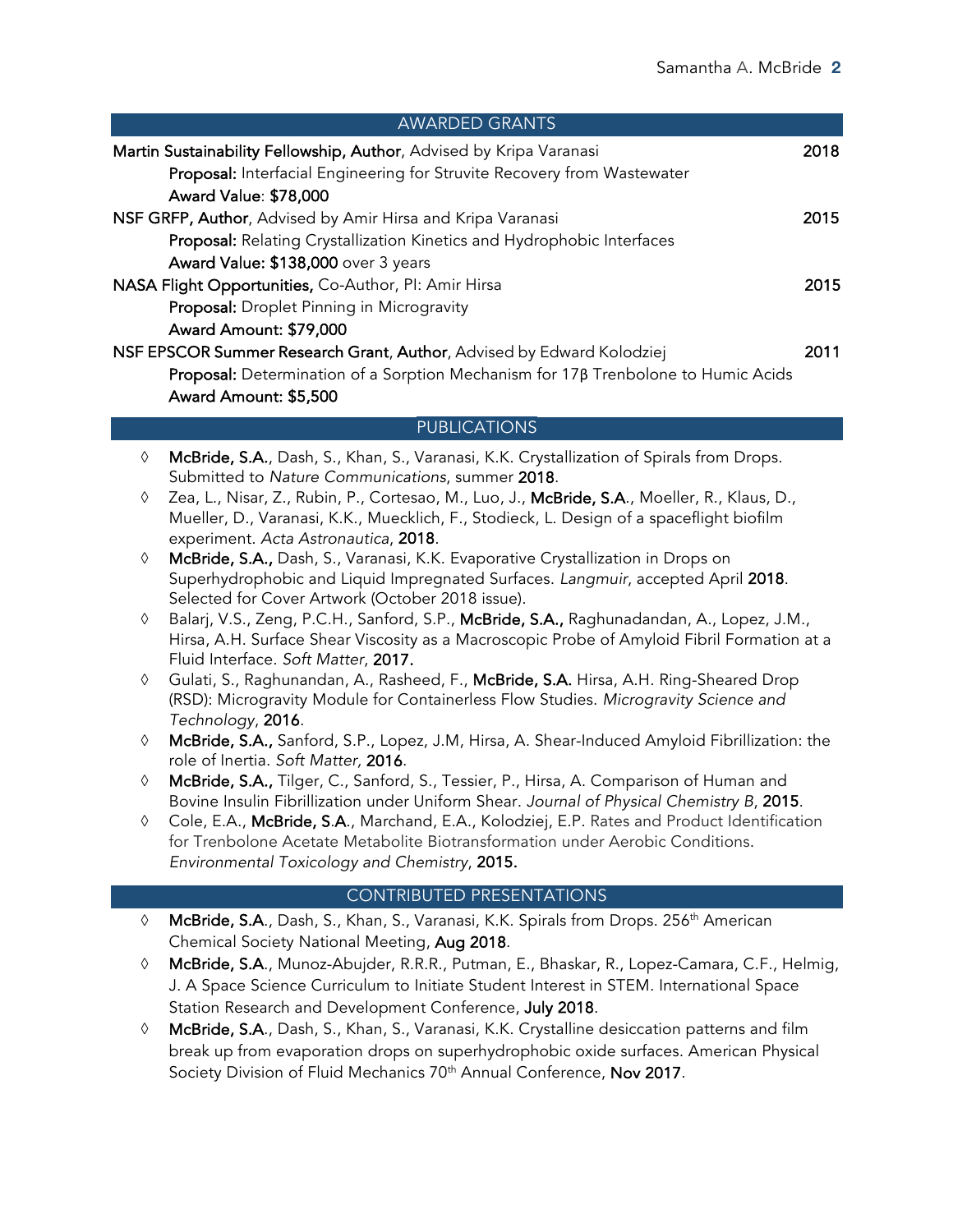- à McBride, S.A., Varanasi, K.K. Influence of Gravitational Orientation and Convection on Desiccation Patterns. American Society for Gravitational and Space Research 33rd Annual Meeting, Oct 2017.
- $\Diamond$  McBride, S.A., Dash, S., Khan, S., Varanasi, K.K. Interfacial Engineering for Suppressing Scale Formation. The Materials Society: Energy Materials 2017, March 2017.
- $\Diamond$  McBride, S.A., Dash, S., Varanasi, K.K. Crystal Deposition Patterns from Evaporating Sessile Drops on Superhydrophobic and Liquid Impregnated Surfaces. American Physical Society Division of Fluid Mechanics 69<sup>th</sup> Annual Conference, Nov 2016.
- à McBride, S.A., Sanford, S.P., Lopez, J., Hirsa, A. Probing the Biophysics behind Flow-Induced Amyloid Crystallization. American Physical Society Division of Fluid Mechanics 68<sup>th</sup> Annual Conference, Nov 2015.
- à McBride, S.A. Water Separations: Challenges Separating Water in Space. American Society for Gravitational and Space Research 31<sup>st</sup> Annual Meeting, Oct 2015.
- à McBride, S.A., Tilger, C., Sanford, S., Hirsa, A. Effect of Hydrophobic Residues on Interfacial Fibrillization Kinetics. Poster, Biophysical Society 59<sup>th</sup> Annual Meeting, Feb 2015.
- à McBride, S.A., Tilger, C., Hirsa, A., Lopez, J. Self-assembly of protein fibrils in stable circular Couette flow. American Physical Society Division of Fluid Mechanics 67<sup>th</sup> Annual Conference, Nov 2014.
- à McBride, S.A., Tilger, C., Lopez, J., Hirsa, A. Ring Sheared Drop Experiment for the Study of Amyloid Fibrils in Microgravity. 30<sup>th</sup> American Society for Gravitational and Space Research 30<sup>th</sup> Annual Meeting, Oct 2014.
- à McBride, S.A., Tilger, C., Lopez, J., Hirsa, A. Development of Ring Shear Apparatus for Study of Amyloid formation in microgravity. Poster, International Space Station Research and Development Conference, June 2013.
- à McBride, S.A. Open-Cycle Desalination. Paper and Presentation compiled for ASCE midpacific international Water Research competition. Awarded second place. April 2013
- à McBride, S.A., Kolodziej, E.P. Determination of Sorption Mechanisms for 17β-Trenbolone. Poster. Nevada Water Environment Association Annual Conference, April 2012.

# INVITED PRESENTATIONS and PANELS

- à Panelist and Moderator for Student Space Researcher Panel, International Space Station Research and Development Conference, July 2018.
- $\Diamond$  Presented on panel titled "Exciting the Next Generation of Scientists and Engineers through the International Space Station," International Space Development Conference, May 2017.
- à Water Engineering in Space and on Earth. Presented as part of a panel on capitol hill titled "Scientists Bringing International Space Station Research Down to Earth," April 2016.
- $\Diamond$  Meet the Scientists. Panel presentation for high school students, at the American Society for Gravitational and Space Research, Oct 2015.
- à Treating Water Using Household Items and Limited Resources. Presentation to RPI student Body, hosted by Engineers for a Sustainable World, Oct 2014.

# TEACHING EXPERIENCE

## Instructor, MIT High School Summer Program 2018

## Course: Microgravity and Space Science

Duties: Designed curriculum translating recent developments in microgravity science to a middle school level which incorporated videos, hands-on activities, and interactive questions. Presented to audience of 6-12<sup>th</sup> grade students during a two-hour lecture.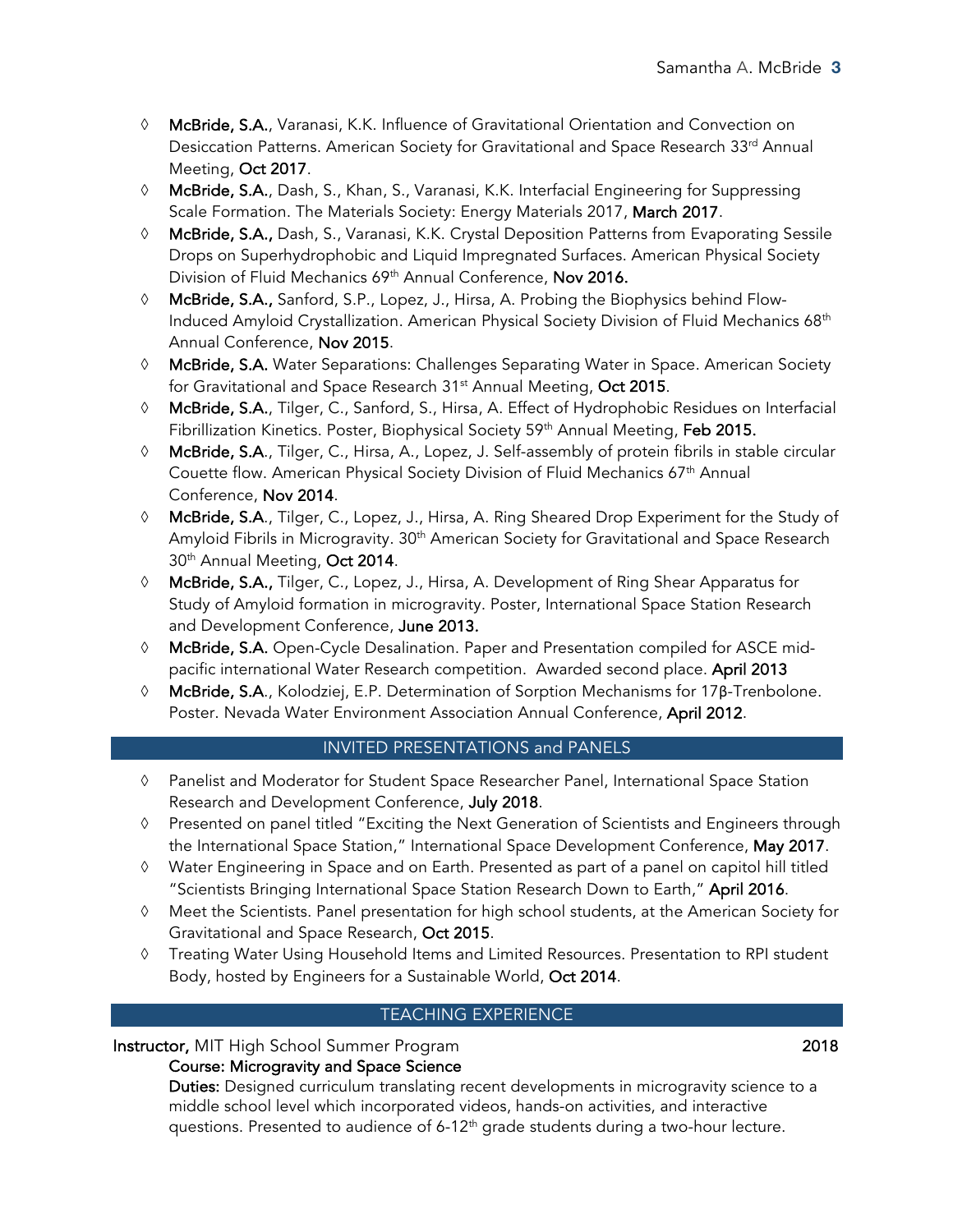Participant, MIT Kaufman Teaching Certificate Program 2018 Program: The KTCP is designed to instruct future faculty in designing and facilitating university courses. Assignments included writing a syllabus, constructing effective problem sets and exams, and researching/understanding modern theories on teaching/learning. Seminar Lecturer, Nordakademie University of Applied Sciences 2016 Course: Environmental Business

Duties: Prepared and presented two-day seminar course regarding the business/economic aspects of environmental science and engineering. Awarded honorarium by the University, and received 97% positive feedback from student evaluations.

### Teaching Assistant, University of Nevada, Reno 2012 Course: Environmental Quality Analysis

Duties: Assisted in curriculum development and organization of laboratory schedule, managed and prepared experiments, equipment, and chemicals, guided students in nutrient and contaminant analysis experiments.

# Fluid Mechanics Tutor, University of Nevada, Reno 2012

Duties: Prepared example problem sets related to course homework, presented the problems and solutions in a weekly classroom setting.

# **LEADERSHIP**

# Student President, American Society for Gravitational and Space Research 2015-2018

Led a team of 25 other students in a national club dedicated to microgravity research. Organized two science advocacy trips to D.C., presented at a congressional panel and educational panels, organized outreach activities at local schools, science fairs, and conferences; built a website for student group, wrote chapter by-laws, organized fundraising efforts resulting in the largest club budget to date, and organized/emceed conference events and astronaut presentations.

# MIT Water Club Vice President 2017-2018

Organized monthly seminar series on topics related to water research, organized and served as panel moderator for MIT's 2017 Water Summit on water/agriculture nexus, volunteered at Water Innovation Prize events, helped organize the 2018 MIT Water Night which had 200+ attendees, and served as a judge for the 2018 Junior Stockholm Water Competition.

# Troy Sponsor-a-Scholar Program Mentor 2014-2015

Participated in a program that helps low income students with strong academic records stay on track, met with student mentee once a week to discuss homework and college plans.

# Engineers for a Sustainable World at RPI 2014-2015

Assisted undergraduate leaders in fundraising, presented during monthly meetings, and helped design a solar charger for a village in Haiti.

# Water Treatment Team Captain at UNR 2011-2013

Organized teams of students to compete in the Water Treatment Competition at the Annual Mid-Pacific Regional ASCE Student Conference, developed various water quality protocols to rapidly characterize and modify a sample's pH, conductivity, metal content, and nutrient content. Wrote technical reports for the 2012 and 2013 competitions; Report placed 2nd out of 14 participating schools in 2012 and 3rd of 11 schools in 2013.

# ASCE Student Body Secretary at UNR 2012-2013

Promoted and arranged 12+ guest speaker events, industrial tours, and student meetings. Wrote the student branch annual report that resulted in the chapter's first Certificate of Commendation from the national committee, recorded meeting minutes and organized schedules.